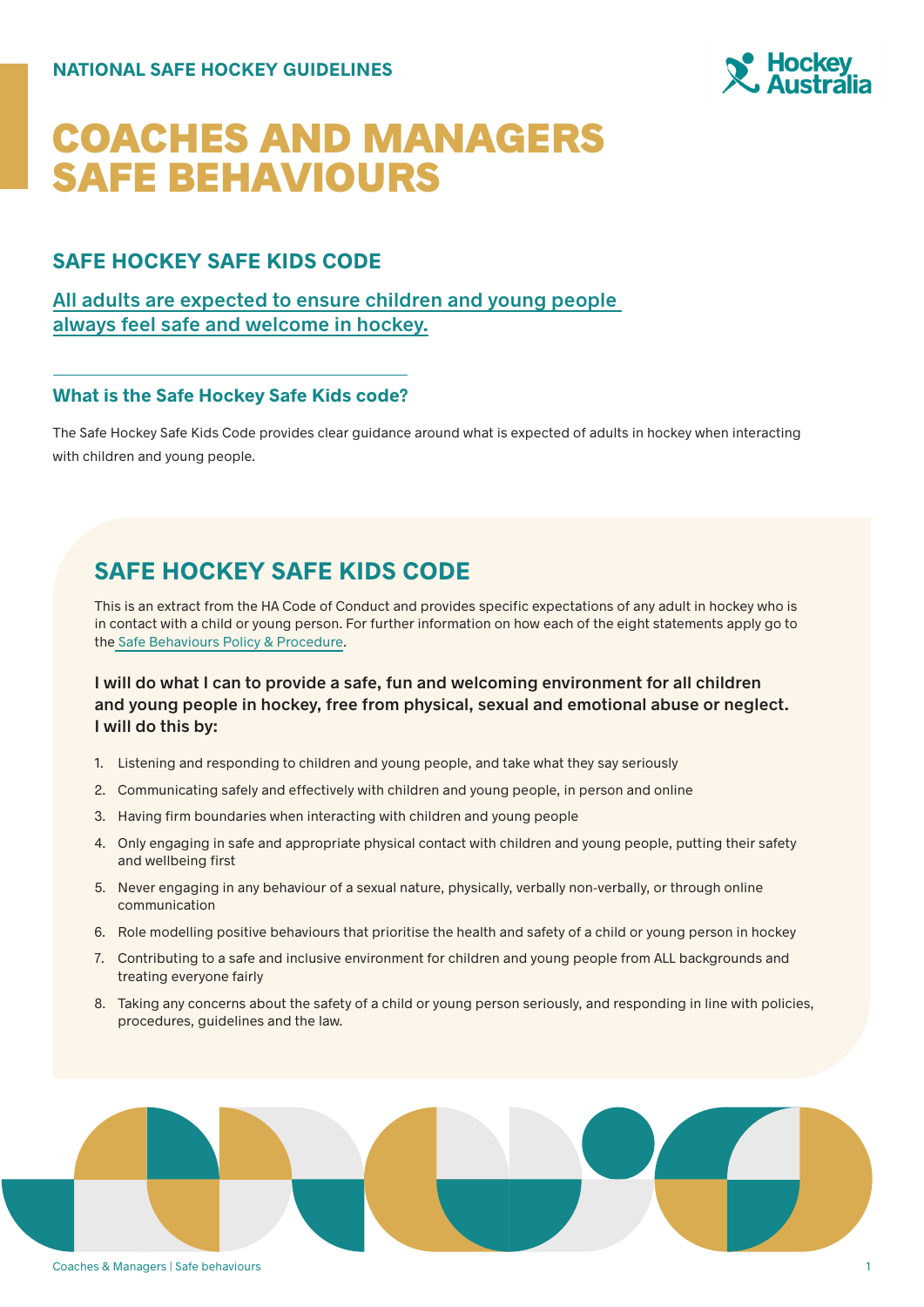

### **Why do I need to sign it?**

You are required to sign it as evidence that you have received it and understand it and commit to follow it. You will be accountable to this Code, as well as the HA Code of Conduct, and any actions or behaviour that is in breach of this Code will have consequences.

It is our way of making sure everyone is clear on what is expected of them in hockey to keep children and young people safe.

### **What happens if I breach the Safe Hockey Safe Kids Code?**

If a concern is raised about you in relation to a potential breach of this Code, it may result in any of the following outcomes:

If it is in relation to the safety and wellbeing of a child or young person, but is less serious or not a clear example of abuse, it will be registered as a Low Level Concern and your behaviour will be discussed with you by a representative from your club or association.

If a concern is raised and it is an allegation of any type of child abuse, it will be registered as a Reportable Concern and a report will be made to the police and child protection authorities.

Additionally, the allegation will be reported to the Member Association who will consider the provisional suspension of your membership pending either an internal or an external (police) investigation of the allegations.

The matter will be handled according to the following key documents:

- Safe Responses Policy & Procedure
- Safe Hockey Responding to Concerns Guide
- HA Complaints & Disputes Policy
- HA Code of Conduct

### **What do I do if I see something that isn't right?**

- Tell the police if there is an immediate danger 000
- Tell a representative of your club via email, phone or in person
- Use the Raise a Concern button here on the website
- Contact STOPLINE



# **1. LISTENING AND RESPONDING TO CHILDREN AND YOUNG PEOPLE**

### **How can we actively engage young athletes?**

Don't forget to make it fun – young people told us that occasionally, adults are so focused on the sport, the game and the result that they forget that it is also meant to be fun. Young athletes need to know that hockey is a place to connect with friends, engage in physical exercise and enjoy the company of the hockey community. This is a messages that you can consistently communicate to them but is also driven through the culture of the club, through events, fundraising activities, games and activities that engage young athletes or junior umpires and connect them to their club.

'If a club has a good culture it gives young people a sense of connection and identity and they are more likely to want to volunteer their time and help out. Culture is so important." Shaun, Vic.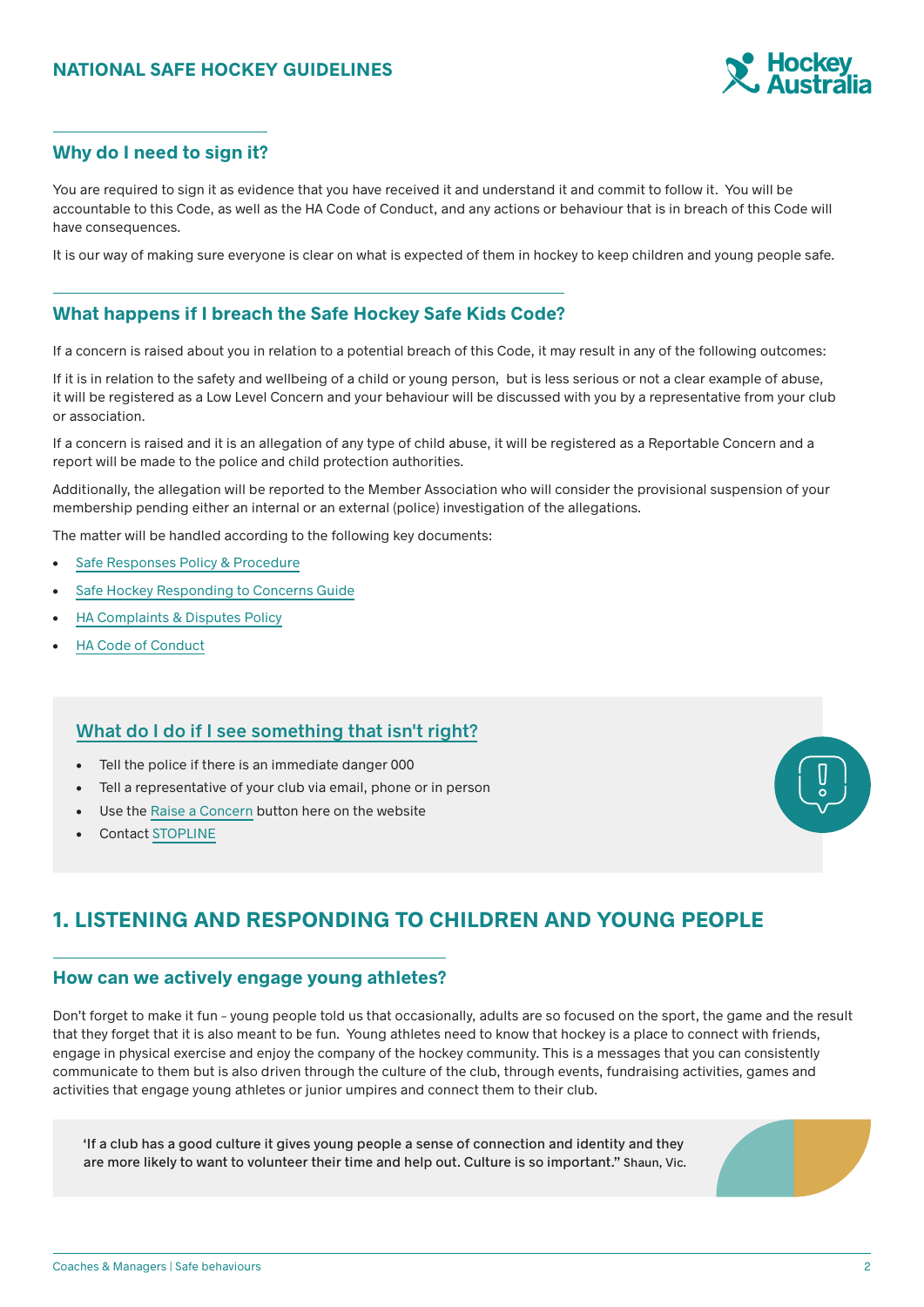

#### **STRATEGIES**

Encourage young athletes to provide feedback on clinics, game days, trips or social activities. Involving young athletes in decision making increases their sense of belong, is more likely to keep them engaged and takes some pressure off you.

### **2. COMMUNICATING SAFELY AND EFFECTIVELY WITH CHILDREN AND YOUNG PEOPLE**

#### **In person**

When communicating with young athletes or junior umpires it is important to remember that what you say matters.

**Appropriate Communication** includes:

- Using language that is:
	- patient and calm
		- empowering and encouraging
		- simple and clear
	- highlights strengths.
- Limiting communication to hockey activities such as sharing information relating to events
- Always include at least one other adult in group communication
- Communicate directly with the parent or guardian or include a parent or guardian when communicating with an individual child or young person

#### **Inappropriate Communication** includes:

- Derogatory language, including in reference to body image.
- Discriminatory, racist or sexist comments.
- Language that is belittling, negative, threatening or intimidating.
- Any language or comment that is sexual in nature.
- Requesting to meet in person for reasons not related to hockey.
- Asking the child or young person to keep secrets including in relation to communication.
- Communication take place outside of the hours reasonable to the program, service, activity or event.

### **Online**

Using social media to communicate with young athletes has both benefits and risks, just remember:

#### **INTENT:**

- What are my intentions?
- Are they appropriate?
- Can I justify making contact with someone?
- Is it necessary?
- Would another adult have any reason to question my intentions?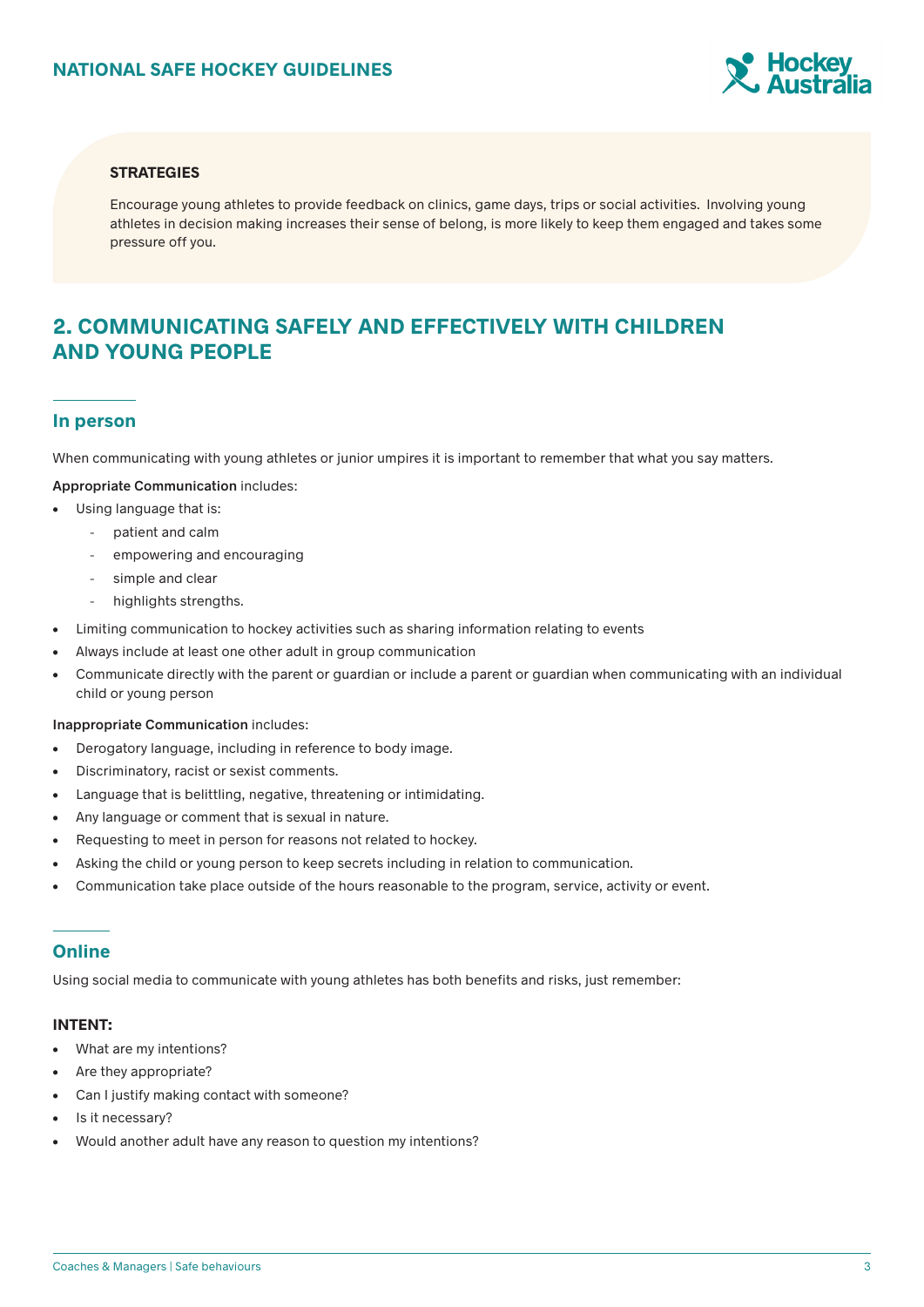### **NATIONAL SAFE HOCKEY GUIDELINES**



#### **CONTENT:**

- Is the content of my communication relevant to hockey?
- Is it personal?
- Would I be comfortable if their parents read this?
- Would I be happy to read this if it were between my own child and their umpiring coach?

#### **STRATEGIES**

Where possible, all online communication sent to a young athlete should be copied to their parent or guardian. It is best practice to introduce a secure app or program to facilitate communication between coaches and young athletes where possible. Avoid apps with encrypted data like WhatsApp and stick to mainstream apps like Facebook and Facebook Messenger where your communication can be intercepted if necessary. Remember, transparency is everything.

Ensure your club or association is only sharing or posting family friendly material and content to its social media pages. It is a great platform to promote positive messages especially about Safe Hockey and club culture, so use it wisely.

Keep an eye on the useful resources available including this https://www.playbytherules.net.au/got-an-issue/social-media/social-media-issues

# **3. HAVING FIRM BOUNDARIES WHEN INTERACTING WITH CHILDREN AND YOUNG PEOPLE**

Professional boundaries are the limits to the relationship between a coach/manager and a young athlete that you set yourself, based on your values, your circumstances and what is best for the young person.

You are expected to apply professional boundaries to any relationship with a child or young person and ensure behaviours are within the confines of your role.

Maintaining professional boundaries is important because they protect both the young person and you.

- Professional Boundaries' may include, but are not limited to, ensuring not to:
- favour, isolate or single out an individual child or young person
- accept or give gifts to children and young people or their families without notifying a supervisor and seeking consent from parents or guardians
- initiate contact with children or young people (or former participants) outside of Hockey activities, including through social media, unless an established relationship already existed (family or friends).
- offer support to a child or young person, or their family, outside of Hockey activities, such as babysitting or financial support

Unlike the law, or policies, professional boundaries may be applied differently in different circumstances. Eq. Providing a lift or socialising with your team outside of hockey may be unavoidable in small communities or in rural areas with limited transport.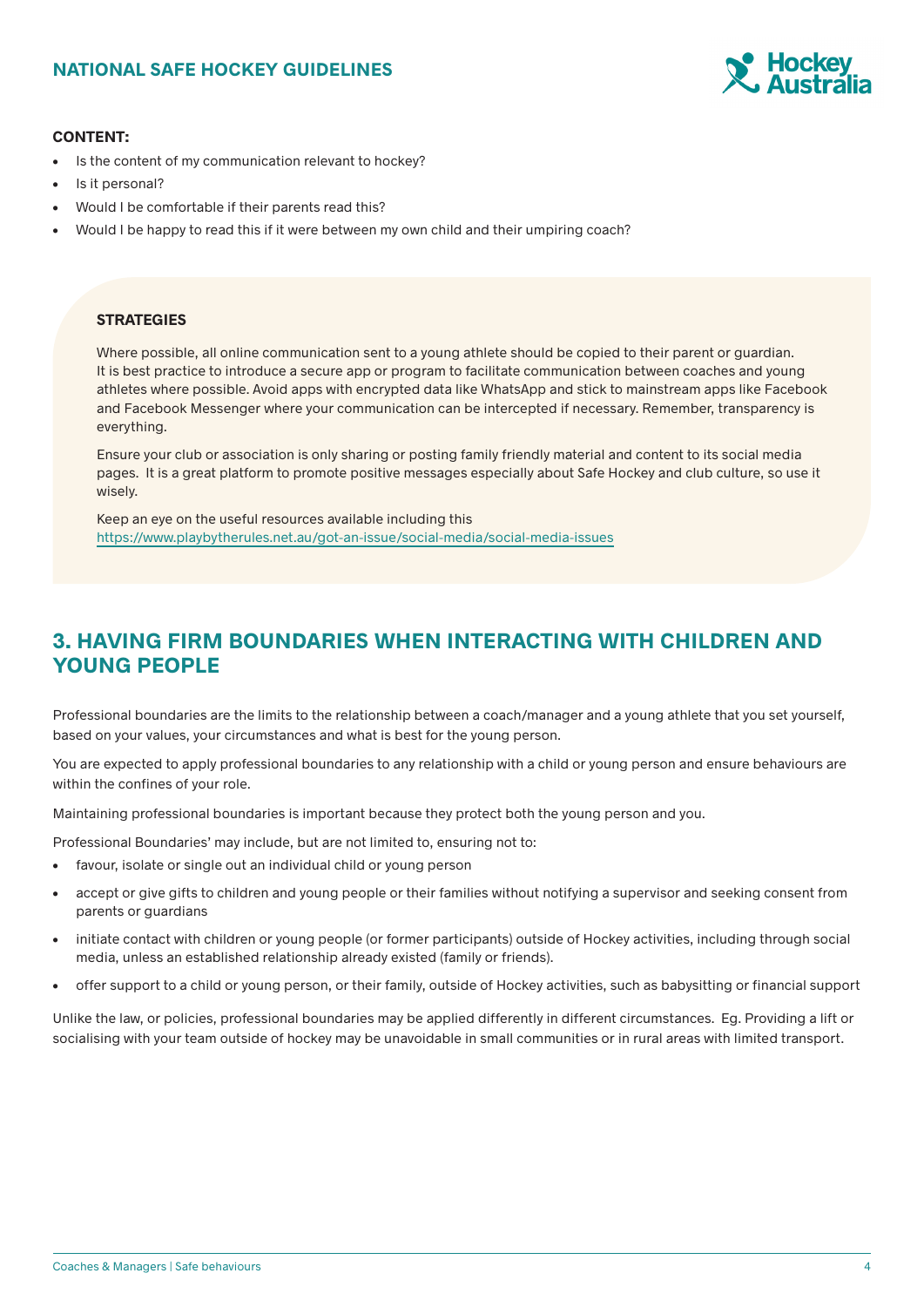

# **4. ONLY ENGAGING IN SAFE AND APPROPRIATE PHYSICAL CONTACT WITH CHILDREN & YOUNG PEOPLE**

### **Can I use physical contact when coaching young athletes?**

Yes. It is acknowledged that physical contact is an important part of coaching as long as it is appropriate. Physical contact is also important for building rapport and connection, such as pat on the back or a high five, again, as long as it is appropriate.

Appropriate physical contact with young athletes people includes contact that is relevant to hockey and within the confines of your role as coach or manager. This may seem subjective, and the boundaries around physical contact may differ from person to person, however these guidelines should provide some guidance to ensure your own behaviour is appropriate and the behaviour and actions you observe from others are too

Play by the Rules define appropriate and inappropriate physical contact as:

Physical contact is **appropriate** if it:

- is used to assist in skill development
- is required for the child's safety
- occurs with the player's understanding and permission
- is for the child's benefit, not adult gratification
- occurs in an open environment.

Physical contact is **inappropriate** if it:

- includes touching the groin, genital area, buttocks, breasts or any part of the body that may cause distress or embarrassment
- frightens, distresses or embarrasses a child
- destroys their trust
- occurs in a private place.

https://www.playbytherules.net.au/got-an-issue/physical-contact-with-children

### **How do I know what is ok and what is not ok?**

Asking yourself the following questions will help to navigate you in good practice when interacting with young athletes. If you answer no to any of the following questions you must reassess your actions.

- Is it **relevant** to hockey and my **role**?
- Is the young athlete **aware** of what I am doing, and why? Do I have their consent?
- Is the young athlete showing any signs of **distress** or **discomfort**? If so, stop.
- Would I do this even if **another adult** was watching?
- Would I be **comfortable** with someone using the same contact with my own child?

Additionally, there may actually be someone else who would me more appropriate to make this contact? Eg. The first aid officer / a physio or the young athlete's parent.

#### **STRATEGY**

Whenever you interact with a young athlete ask yourself, would I be ok if someone else interacted this way with my own child? This is the 'my own child' rule.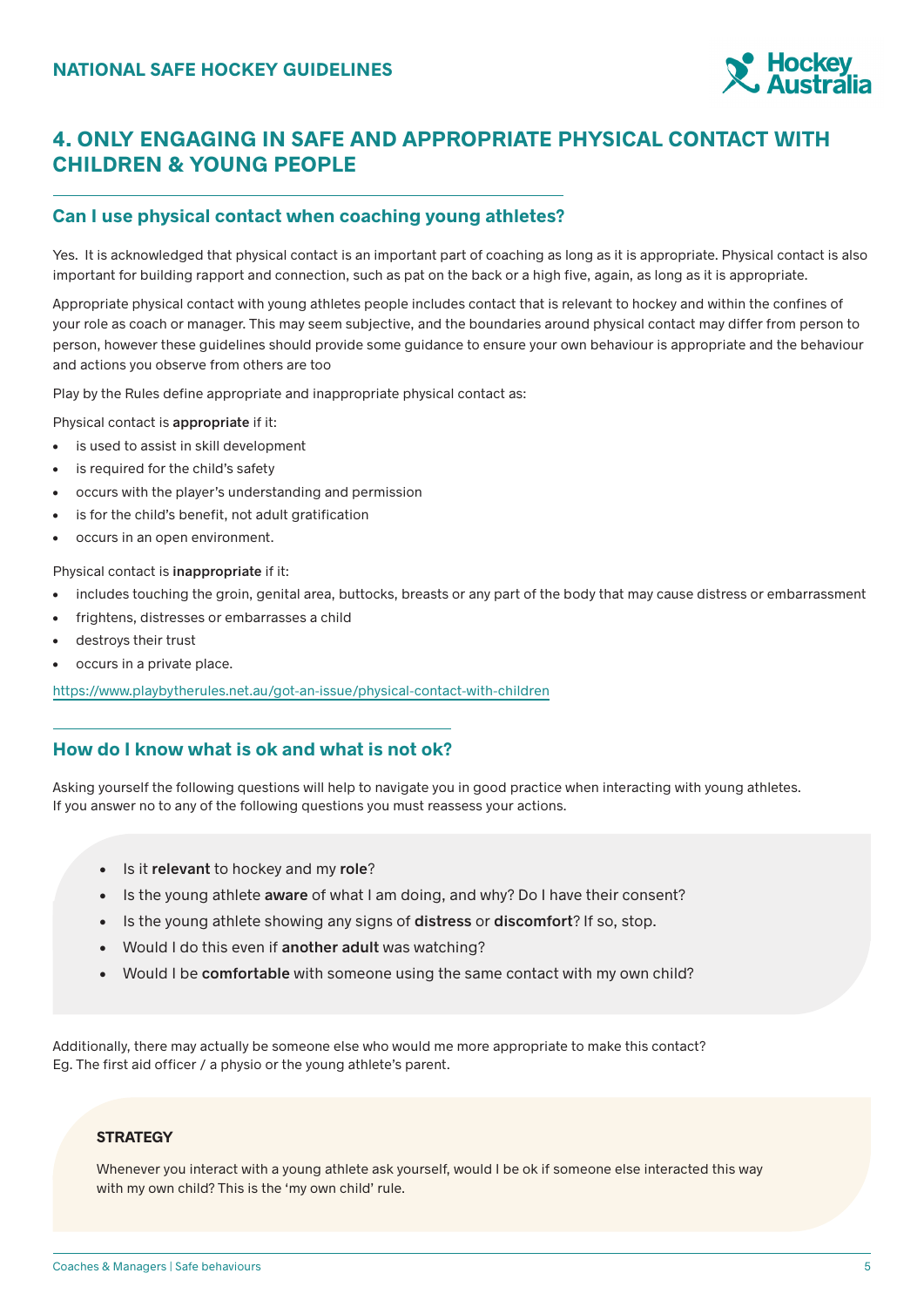

# **5. NEVER ENGAGING IN ANY BEHAVIOUR OF A SEXUAL NATURE**

### **What is sexual behaviour and grooming?**

Sexual behaviour and grooming of a child or young person is always inappropriate, illegal and a breach of the Safe Hockey Safe Kids Code and The Safe Behaviours Policy & Procedure.

#### **You must not under any circumstances, engage in behaviour of a sexual nature or grooming with or in the presence of a child or young person.**

Inappropriate sexual behaviour and grooming includes contact (including touching, caressing holding) and non-contact behaviour (including verbal or online communication, exposure to pornography).

### **AGE OF CONSENT**

It is acknowledged that you hold a position of authority over young athletes under the age of 18. Under no circumstances are you, a person in a position of authority, to engage in behaviour of a sexual nature with a child or young person, even if they are above the legal age of consent.

Inappropriate contact behaviours of a sexual nature include, but are not limited to:

- sexual intercourse
- sexual penetration
- kissing
- touching of the genital, buttocks or breast areas or
- inappropriate and unnecessary physical touching of any kind.

Inappropriate non-contact behaviours of a sexual nature include but are not limited to:

- flirting
- sexual innuendo
- inappropriate and unnecessary communication
- nudity
- exposure to pornography or
- requests to observe sexual acts

# **6. ROLE MODELLING POSITIVE BEHAVIOURS**

While supervising or interacting with children or young people, People in Hockey must not:

- use, possess or be under the influence of an illegal drug
- use or be under the influence of alcohol
- be incapacitated by any other legal drug such as prescription or over-the-counter drugs
- supply alcohol or drugs (including tobacco) to children or young people
- smoke cigarettes or use e-cigarettes during Hockey activities.

Assume a child or young person is watching, or listening and behave in a way that models respectful, responsible and lawful behaviours.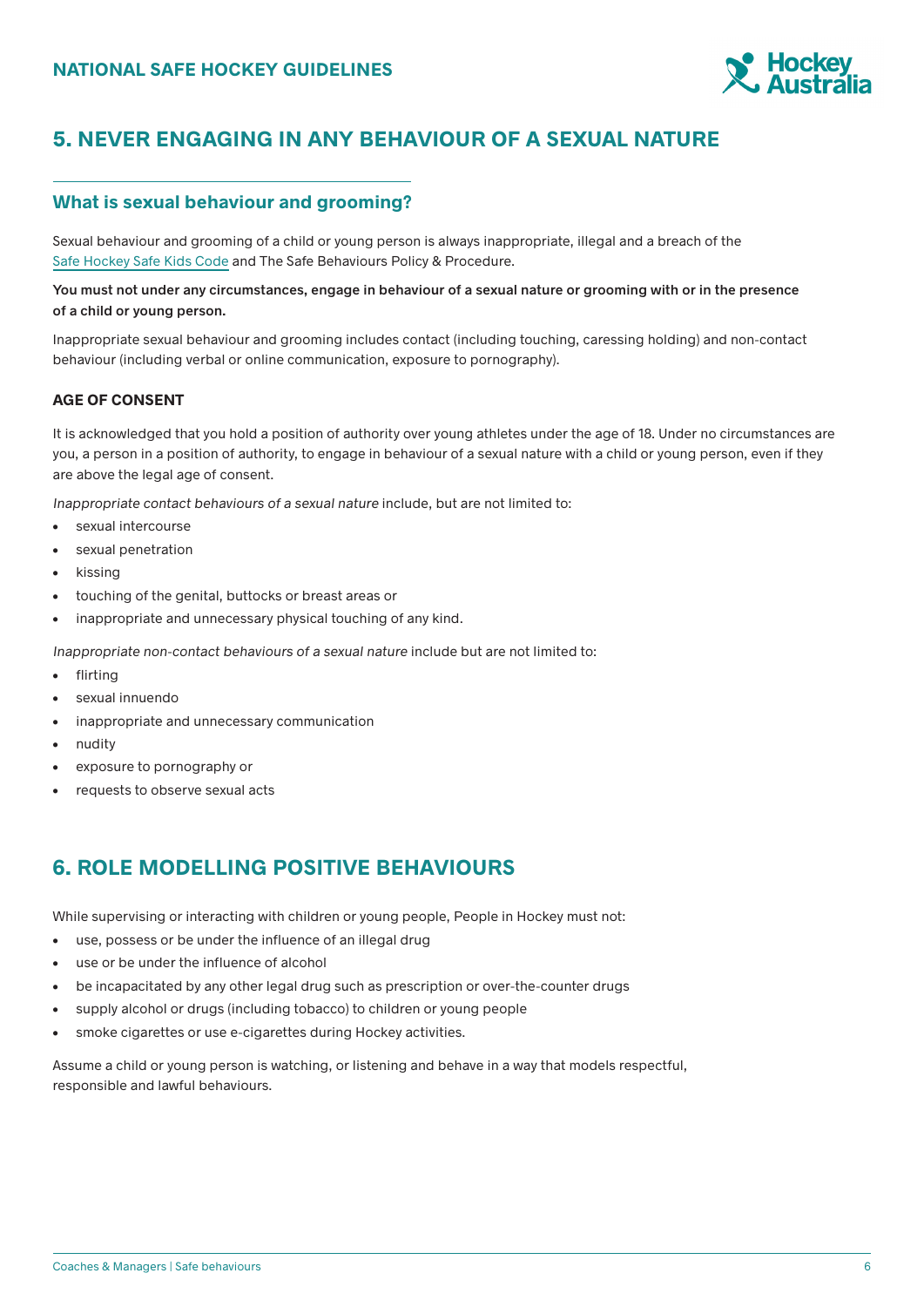

# **7. CONTRIBUTING TO A SAFE AND INCLUSIVE ENVIRONMENT**

### **What does inclusive hockey look like?**

A safe and inclusive environment ensures that people from a range of different backgrounds feel valued and welcomed and have equal access to opportunities and resources.

All Hockey programs and activities should encourage and support safe and inclusive experiences for all children and young people including Aboriginal and Torres Strait Islanders, children with disabilities, children from culturally diverse backgrounds, and children who identify as LGBTIQA+.

Inclusion and diversity in sport is an important element of child safety and should be approached as it's own initiative. There are a significant number of resources available to assist umpires and officials improve the way they approach inclusion. Below are a few starting points.

### **What does diversity look like in hockey?**

All players bring different backgrounds, cultures, experiences and understanding to your coaching sessions. As a coach you are not expected to have an in-depth knowledge of every player's background, culture or circumstances, but having some cultural, disability, gender and sexuality sensitivity can help create better coach-player relationships.

### **What can coaches & managers do?**

- Acknowledge important events and traditions that are relevant to the young athletes with diverse backgrounds
- Do your own research. If there are young people from specific cultural backgrounds or with a disability you should educate yourself with basic knowledge so you can ensure they feel included, safe and welcome.
- Don't question or dismiss important cultural issues that may arise, even if they conflict with your expectations.
- Call out racist or discriminatory behaviour, including side comments and jokes, that may single someone out for their race, culture, religion, disability or sexual identity. It is your responsibility to make sure that hockey is a safe and welcoming environment for everyone.

Remember, the way you respond to these matters can have a significant impact on whether a young athlete and their family feel included and welcome in the hockey community.

### **EXAMPLES OF INCLUSIVE HOCKEY**

- 1. Games are typically run on a Saturday, but there is a local tournament coming up that will be held on a Sunday. Stuart's family are members of the Greek Orthodox Church and his father explains Stuart will be unable to attend as they do not engage in any activities on the Sabbath. You could respond by saying:
	- **"No worries, I understand that is important to you. We look forward to having Stuart back next Saturday" OR**
	- **"What? But we need him! Can't you just skip that rule for one week?"**
- 2. Danika is a young Aboriginal woman playing in the under 18's. During a game you hear a parent on the side-line say 'I bet she is only in the team to tick a box. That is someone else's spot she is taking. It is unfair'. You don't think Danika has heard the comment, so you could:
	- **Move over to the parents and firmly but respectfully say 'I heard your comment. What you said is disrespectful and racist and there is no place for that here.'**
	- **Ignore the parents because you don't want to make a scene.**